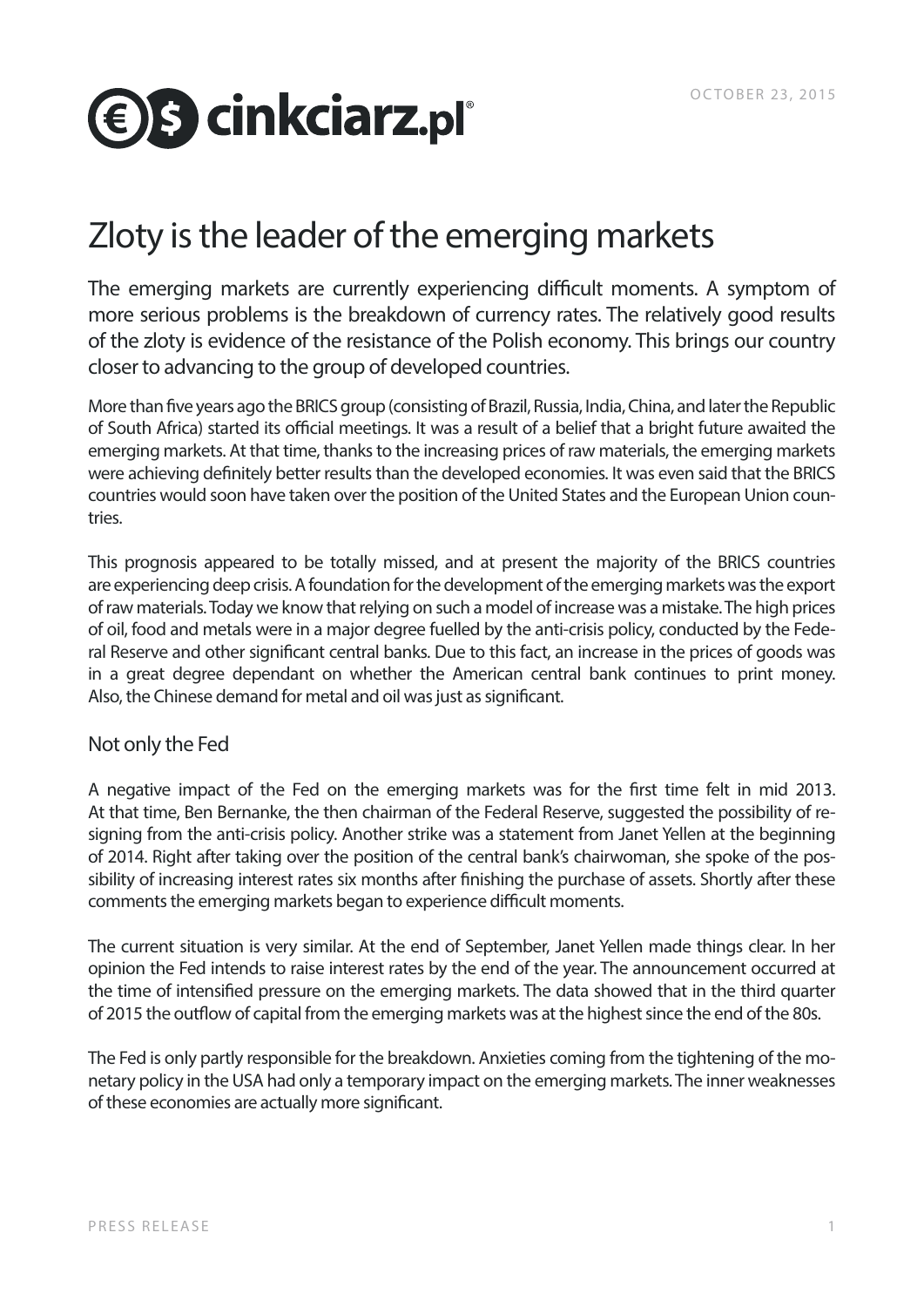Flaws of the emerging markets are focussed on the export of low-processed products and raw materials, low work efficiency, and low education of the employees. Corruption and political instability are also not without meaning. The countries producing oil did not make proper estimations of the potential of the American slate revolution, and its impact on the price of oil. The progressing limits in use of the mining fuels due to higher efficiency and use of renewable sources of energy are also significant for the problem.

There are also specific problems, experienced by particular countries. Russia is involved in the Ukrainian crisis, which resulted in expensive sanctions. Turkey struggles with conflicts in its eastern territory. Brazil is experiencing corruption scandals. However, the most crucial is the breakdown in prices of raw materials, which is intensified by the Chinese slowdown. China may need less goods than it was at the time of record high prices.

## Poland has a chance to advance

One of the symptoms of a decrease in trust to the emerging markets countries is a breakdown in currency rates. This scenario was recently observed in the cases of Russia and Brazil. The same problems, to a slightly lesser degree, are experienced by Turkey and the Republic of South Africa.

On the other hand, the zloty looks definitely better than the rest of the emerging markets currencies. Since the beginning of 2013, which was the moment of initiating the discussion about the possible resignation of the Fed from the anti-crisis policy, the index consisting of the most important emerging markets currencies weakened by more than 32% to the dollar. At this time, the zloty was overvalued to the American currency by more than 16%.

A definitely better attitude of the zloty is a result of the fact that Poland is much more diverse than the countries producing oil or agricultural commodities. Poland exports processed goods (motorization and electrical engineering industry). This is why a decrease in prices on the global markets is a positive impulse for the Polish economy.

The latest evidence for an increase in trust to Poland, is a raise in rating perspective by the Moody's agency at the end of September. During the past few years the country made huge progress, while the majority of the emerging markets wasted their chance. Thus, Poland has a chance to solidify its position, as a leader of the emerging markets, aspiring to advance to the group of developed countries.